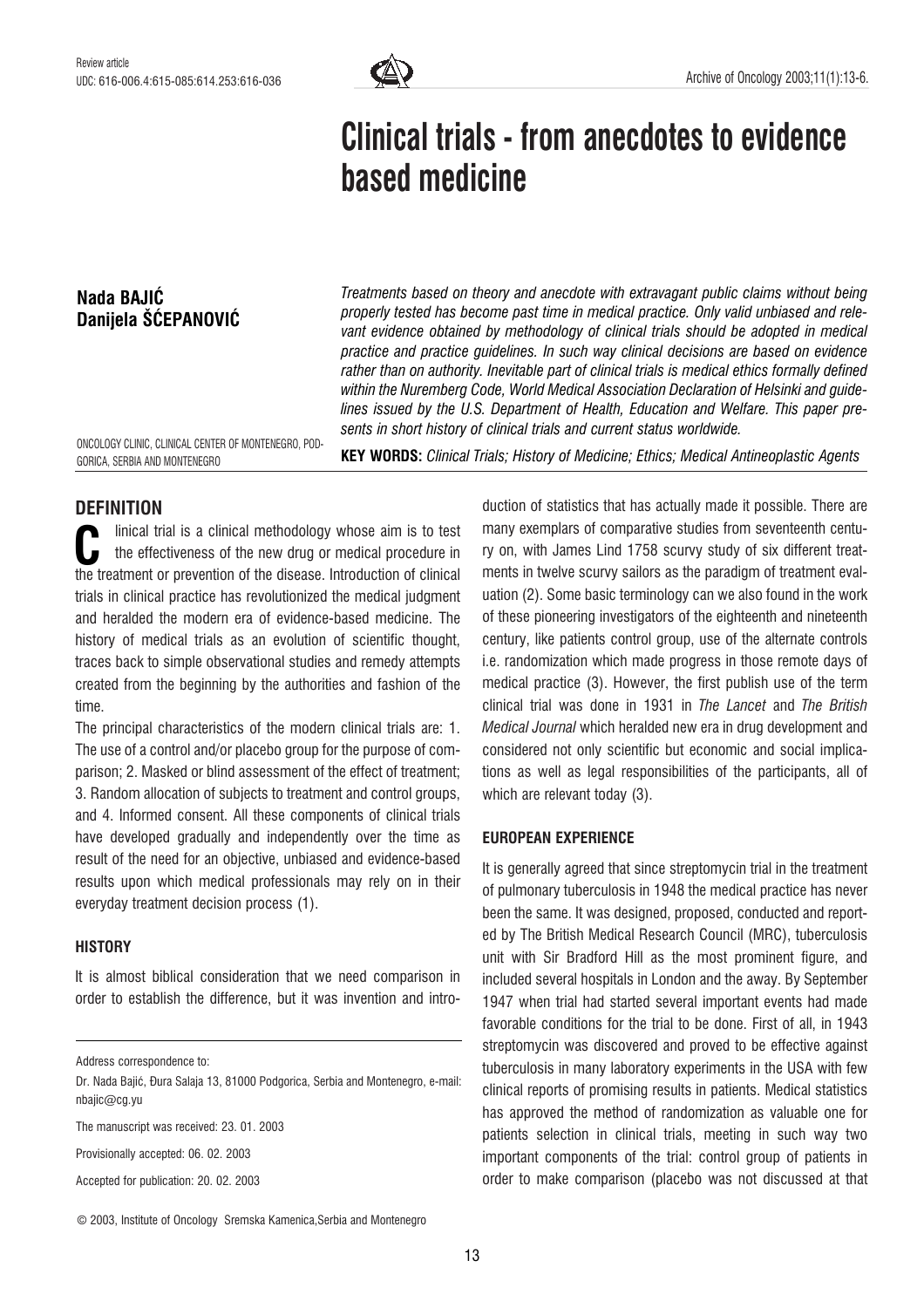#### Bajić N.

time), and elimination of biases (3-5). Furthermore, it was double-blind trial because neither patients nor the doctors who evaluated the treatment effectiveness (two radiologists and one clinician) knew to which treatment the exact patient was allocated. Tuberculosis was a serious health problem at that time in the UK with 25 000 deaths per year and fifteen years long traditional treatment by bed rest and gold compounds failed to do any better (6). Therefore emerging need for better treatment results was obvious and committee approved the trial. As the amounts of streptomycin in 1947 were limited it was concluded that it should be best and fairly applied trough the clinical trial. Neither of the patients, treated and control knew at that time they were enrolled within the clinical trial and whole procedure was strictly confidential for the public. The design and conduct of the trial had been remarkably defined (7-9). This included precise definition of patient entry criteria, random allocation with sealed envelopes, which were opened in the central office indicating in which treatment group the patient was allocated, and this information was proceed to medical officer in the center (10). The time frame for follow-up was decided to be six months while the treatment lasted four months. The case report form was specially done for this trial. Trial coordinator provided regular meetings with participants and discussed the progress and problems of the trial. The treatment dose, route and duration of administration as well as recommendations for acute actions were also prescribed. At the end the public report was done in 1948 stating statistically significant difference in mortality (7% vs. 27% in the control group) what had enormous medical, social and economic implications (4).

## USA EXPERIENCE

Nevertheless enthusiasm and good intentions of medical professionals even most reverent ones, have not always rewarded the human kind with health and social benefits. "The Tuskegee study of untreated syphilis in the Negro male" is the study done by the Public Health Service (PHS) in the Macon County, Alabama, USA, lasted almost forty years until it was made public (11). In 1931, when study was commenced, the incidence of the syphilis among southern blacks was very high, the treatment was unattainable for the majority of them and, at that time, it was believed that the syphilis in blacks had more indolent natural course, what made rationale for the study. The study enrolled 399 men with syphilis and 201 uninfected as a control. Although they were said to be in the study, they were unaware of the diagnosis and therefore spread of the disease was not under control. The initial decision for the study to last one year with few months of traditional treatment of the time (mercury, arsenical compounds, bismuth ointments) was revised and the study continued with annual follow-up of participants who remained withhold from the treatment. Although the study participants genuinely believed in the values of

examinations there is no evidence that they were actually treated of any complications of the disease. The rationale for such decision at that point has remained obscure ever since, and the study continued thereafter for forty years. In 1943, the penicillin was discovered and soon after recommended by the PHS as the effective drug against the syphilis but the participants had remained deprived of the effective treatment. It is interesting that several articles on the study was published in respected medical journals and although some did question the ethical issues of the study it took several years until it was terminated in 1972 (12). I hope, majority will agree, that the knowledge of the natural course of the syphilis accomplished by this study cannot excuse the harms done to the untreated participants. By the end of the study twenty-eight men had died of the syphilis, hundred others were dead of related complications, at least forty wives had been infected and nineteen children had contracted the disease at birth. The ever-lasting question "How could it happen?" should keep alerted scientific, civilized and human world to prevent the history of repetition. The study was proposed and conducted by the PHS whom people, especially uneducated one use to trust for their well-being. However, the PHS failed to justify this trust but abused the racial, social and economic circumstances of the Africans-American instead; it has created very delicate issue of low participation of the blacks in clinical trials to nowadays. Furthermore, there were many African-Americans among the doctors who approved and conducted the study. It is questionable whether it can be simply assumed that they were deceived with the socalled "racial medicine" concept only, or were driven in their decisions by some other practical reasons rather than tackling the syphilis among blacks in the Macon County. It took too long before the question on rationale and ethical compliance came into consideration. Besides, it is difficult to accept the racial exploitation after the Nuremberg process and Nuremberg Code, which was defined in 1947. Is it ignorance, arrogance, indifference, terror of the authorities that ban the implementation of what has already been comprehended? In my opinion it was a sad failure of humankind and responsibility lays primarily on medical society in its broad sense (13).

## ETHICAL ISSUES

Inevitable part of clinical trials is medical ethics. The Hippocratic oath primum non nocere, which refers to doctor to make judgment on patient benefit of the treatment, has been extended for the purpose of the medical research to ethical codes and guidelines. The Nuremberg Code of 1947, the Declaration of Helsinki of 1964 and 1971 guidelines issued by the U.S. Department of Health, Education and Welfare are the best known (3,14-17). The hallmark of these codes and guidelines is to ensure protection of human subjects involved within the research, to define the oblig-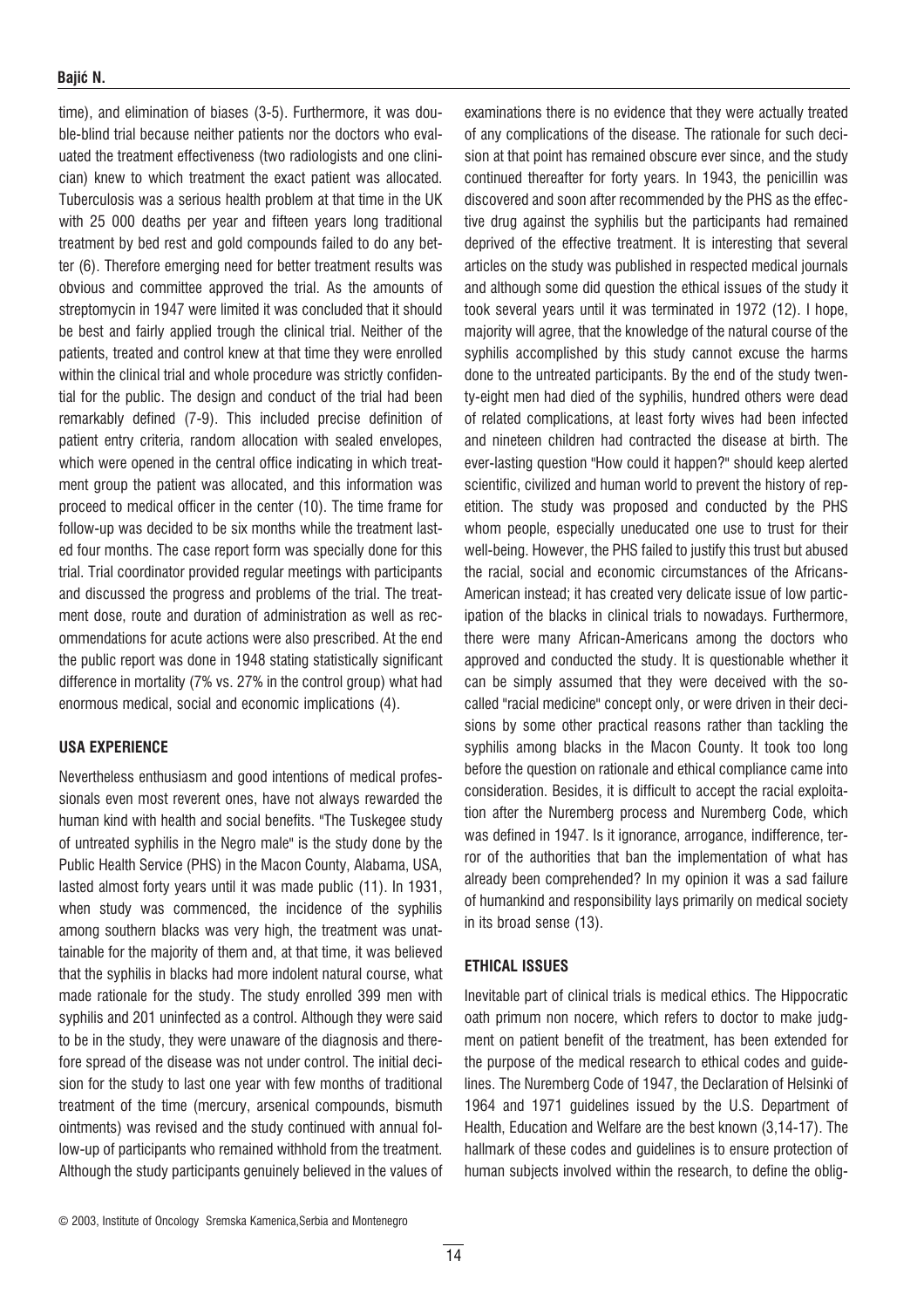ations and the responsibilities of investigators and institutions involved in the research. Since the World-War II and Nuremberg Code, the voluntary consent of the human subject preferably in written form has been established as absolutely essential for clinical trials. In the light of these guidelines I would discuss the already mentioned trials as follow: in the streptomycin trial patients were not told of being enrolled in the study while in Tuskegee trial they were informed of being in the study but completely uninformed on disease and the study objectives. In both studies the written consent was missing. During the streptomycin trial the medical professionals and the institutions did provide the best medical treatment for the participants while the subjects involved in Tuskegee study were hardly given any treatment and their economically and medically disadvantaged situation was actually abused. Furthermore, the results of the streptomycin trial were made public and they had huge social implications, while the Tuskegee study became public after the Senate investigation had been done, but unfortunately African-Americans did benefit from participation in the trial.

#### CANCER CHEMOTHERAPY TRIALS

Regarding cancer chemotherapy the first clinical trial was done in 1954 by the National Cancer Institute on acute lymphocytic leukemia in which two different schedules of 5-mercaptopurine and methotrexate were investigated in five collaborative centers. By 1970, the number of cooperative cancer groups in the USA had increased substantially and had been established as a proper way to conduct clinical trials. However in these trials the monochemotherapy was applied in order to achieve the tumor shrinkage rather than to consider the patient survival as the primary objective. In addition, they were not disease orientated and although they did not improve the cancer patients' benefit and would be considered inadequate by today standards they made very important basis for modern cancer clinical trials. The study of Fisher et al. did the breakthrough in 1977 in primary breast cancer. The randomized, double blind trial comparing L-PAM and placebo after mastectomy, for patients with axillary node involvement, showed fewer relapses on L-PAM for premenopausal patients, and subsequent follow-up confirmed the survival advantage. Also in 1977, Bonadonna et al. in Italy prove that the combination of three cytotoxic drugs, today well-known CMF regimen, markedly improves survival in premenopausal patients. Recently, important achievements have been the development of combined modality trials, new drugs, targeting drugs, drug combinations in metastatic disease and as an adjuvant to primary surgical treatment of cancer. The strategy of seeking and destroying cancer has been extended into targeting and controlling cancer. The number of collaborative trial cancer groups in USA and Europe has increased even more today accruing thousands of cancer

patients. Although some rebuke such intensive research for overzealous recommendations of highly toxic and marginally effective regimens, the clear advances in leukemia, lymphoma and breast cancer justify this approach.

## CONCLUSION

According to the Cochrane collaboration registry for the last fifty years the third of million clinical trials have been done (18). They undoubtedly have a place in shaping evidence-based medical practice (19). Unfortunately, many of them do not meet either methodological or statistical standards and therefore represent waste of time, the enthusiasm of the participants and otherwise better spent money (20). Also the delay of the distribution of positive results and their implementation in everyday practice has been recognized. On the other hand randomized control trials deliver us from the chaos of well-intentioned but possibly misguided expertise and represent scientific and democratic way of generating knowledge.

# REFERENCES

- 1. Editorials. Unbiased, relevant, and reliable assessments in health care. Br Med J 1998;317:1167-8.
- 2. Bull JP. The historical development of clinical therapeutic trials. Therapeutics 1959;10:218-45.
- 3. Lilienfeld AM. Ceteris paribus: The evolution of the Clinical Trial. Bull Hist Med 1982;56:1-18.
- 4. Farrell B. Efficient management of randomized controlled trials: nature or nurture. Br Med J 1998;317:1236-9.
- 5. Yoshioka A. Use of randomization in the Medical Research Council' s clinical trial of streptomycin in pulmonary tuberculosis in the 1940s. Br Med J 1998; 317:1220-3.
- 6. A medical research council investigation. Streptomycin treatment of pulmonary tuberculosis. Br Med J 1998; 317:1248.
- 7. Doll R. Controlled trials: the 1948 watershed. Br Med J 1998; 317:1217-20.
- 8. Hill BA. Memories of the British Streptomycin Trial in Tuberculosis. The First Randomized Clinical Trial. Controlled Clin Trials 1990;11:77-9.
- 9. Holme C, Cranberg L, Drife JO. Tuberculosis: story of medical failure. Br Med J 1998;317:1260.
- 10. Hrobjartsson A, Gotzsche PC, Gluud C. The controlled clinical trial turns 100 years: Fibiger' s trial of serum treatment of diphtheria. Br Med J 1998;317: 1243-5.
- 11. Brawley OW. The Study of untreated Syphilis in the Negro Male. Int J Radiat Oncol Biol Phys 1998;40:5-8.
- 12. Angell M. The Ethics of Clinical Research in the Third World. N Engl J Med 1997;337:847-9.
- 13. White RM. Unraveling the Tuskegee Study of Untreated Syphilis. Arch Intern Med 2000:160:585-98.
- 14. Levine R. The need to revise the Declaration of Helsinki. N Engl J Med 1999; 341:531-4.
- 15. Shuster E. Fifty Years later: The significance of the Nuremberg Code. N Engl J Med 1997; 337:1436-40.